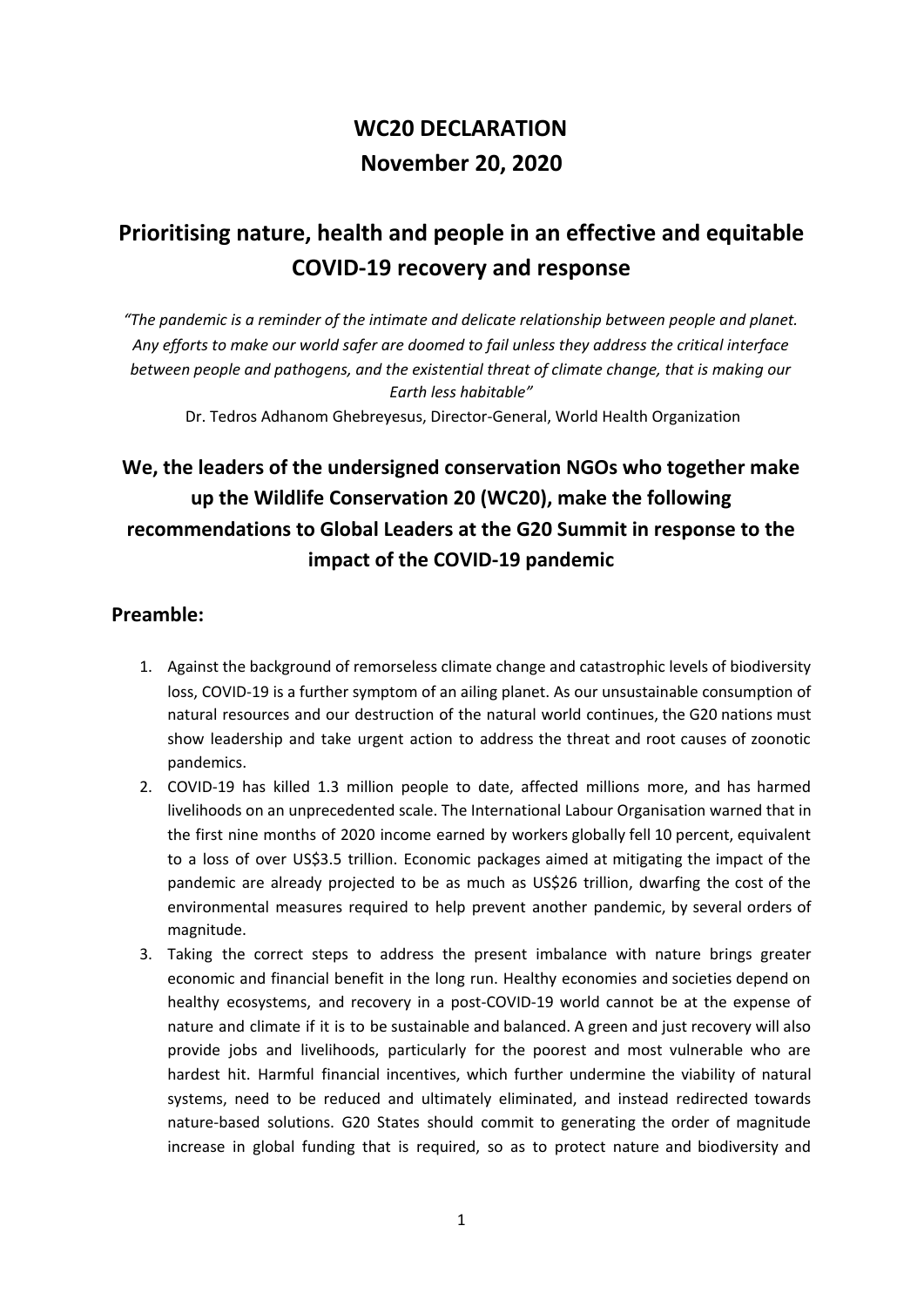prevent future pandemics, as well as securing the technical expertise and support required to ensure its effective and equitable distribution.

- 4. The exact source of COVID-19 remains uncertain but scientists agree it is another zoonotic spillover that occurred as a result of the increasing human-wildlife interface. The COVID-19 pandemic is a stark warning that our current relationship with nature is unsustainable and requires critical investment for the future health of ourselves and our planet. If that investment does not occur at the scale that is required, then further pandemics are likely, with the potential for similar or greater human and economic costs.
- 5. Seventy percent of emerging infectious diseases are zoonotic in origin, including SARS, HIV, and Ebola. Root causes are the encroachment into and destruction of the natural environment via practices such as agricultural expansion, industrial-scale farming, deforestation, and the unsustainable exploitation of natural resources, including wildlife farming and the wildlife trade. These bring humans, wildlife and livestock into close contact, increasing the risk of zoonotic pathogen spillovers.
- 6. Political and financial commitments to avert environmental crises that negatively impact people and our planet have yet to be translated into effective action. Government sectors need to be coordinated and engage wider society to ensure effective implementation of strategies that promote a realignment of our relationship with nature. There is an urgent need for partnerships and unified policy and strategy among institutions dealing in ecology and wildlife conservation, zoonotic diseases, animal and human health, food safety, trade, finance and relevant regulatory and enforcement agencies.
- 7. Signing up for new commitments is ineffectual if they remain 'yet to be implemented'. G20 member governments need to create the enabling framework for effective actions to deliver solutions on the ground, while monitoring and evaluating their impact, and recognising and championing success and deterring transgressions.
- 8. Now, as never before, all efforts must be taken, as stated below, to take strong action to overcome these threats by investing in natural ecosystems and biodiversity to prevent future pandemics, and by delivering evidence-led solutions to zoonotic risks.

#### **We acknowledge:**

- **●** The role of multilateral agreements such as CBD, CITES, CMS, Ramsar Convention, UNTOC, UNCAC, and the UNESCO World Heritage Convention.
- **●** The UN Sustainable Development Goals, the Paris Climate Accord, existing provisions to safeguard human, animal and plant life or health as well as natural resources within instruments governing international trade such as WTO GATT, and other relevant international bodies such as FAO, OIE and WHO.
- The London Declaration on the Illegal Wildlife Trade signed by 65 governments in London in October 2018 and the preceding Kasane Statement (Botswana 2015) and Hanoi Statement (Vietnam 2016).
- The UN General Assembly 'tackling illicit trafficking in wildlife' resolutions in 2015, 2017 and 2019; as well as the resolution 'Preventing and combating corruption as it relates to crimes that have an impact on the environment', adopted at the 8th meeting of the Conference of the Parties to the UN Convention against Corruption.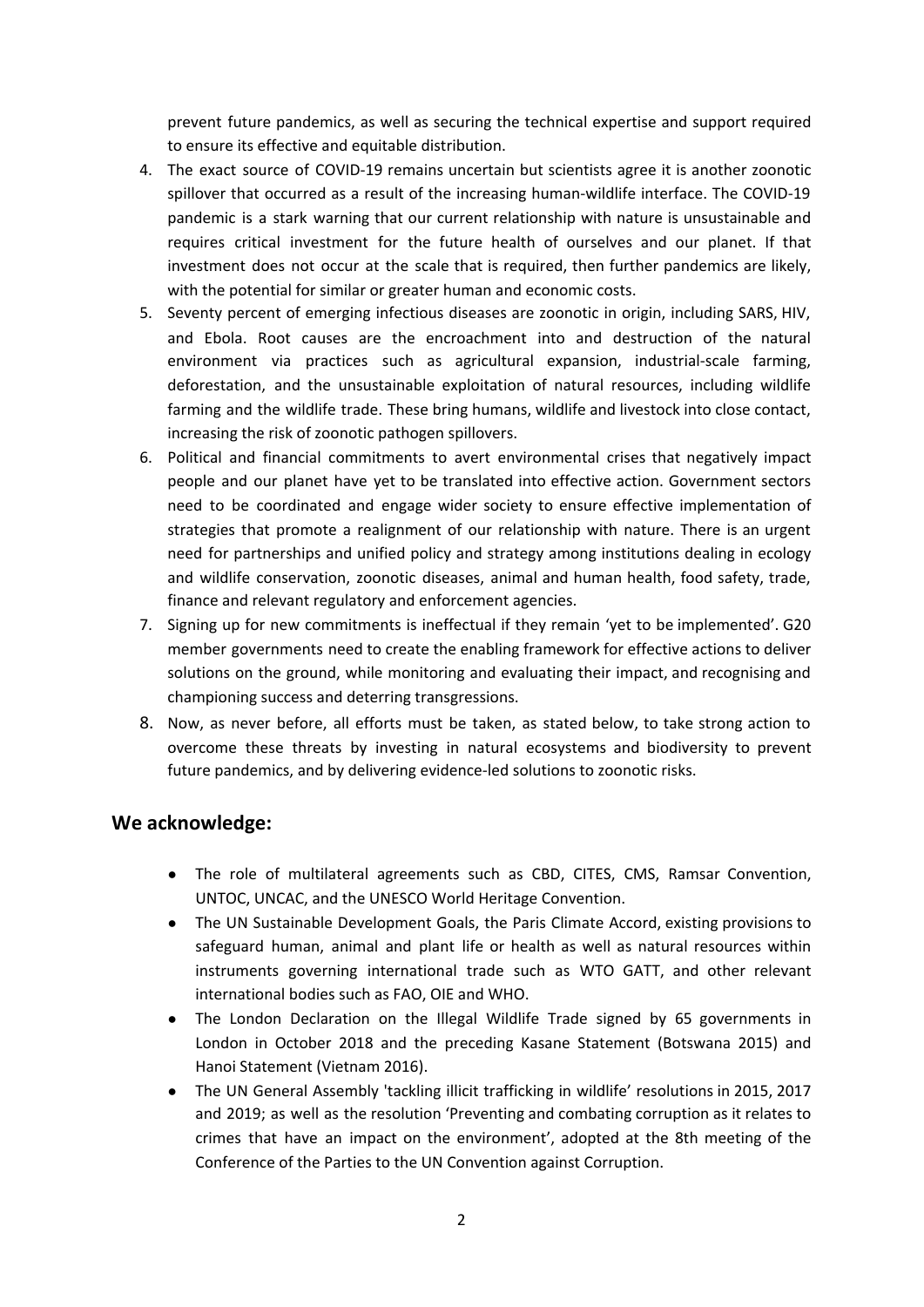- The Leaders' Pledge for Nature signed by 78 countries in the run up to the 30 October 2020 UN Summit on Biodiversity that steps up global targets and encourages others to match their collective ambition for nature, climate and people.
- The One [Health](https://onehealthinitiative.com/) approach, addressed in the Berlin Principles 2019, to promote existing or new international arrangements to address the risk of zoonotic disease.
- The adoption by the G20 in 2017 of the 'High Level Principles on Combating Corruption Related to Illegal Trade in Wildlife and Wildlife Products'.
- The IPBES report 'Escaping the Era of Pandemics', released on 29 October 2020.

#### **We recommend:**

#### **R1: Strengthening Policy and Implementation**

G20 States need to resource and implement already existing international and domestic legislation, as well as new legislation and WC20-recommended measures, to protect our planet's biodiversity, environments and ecosystems. This will help re-establish a healthier link between people and nature, and ensure the legal, sustainable and traceable use of natural resources so that this does not threaten human or animal health.

To include:

- 1. Adopting the 'One Health' approach recommended by the World Health Organization and other multilateral organisations, which includes cross-sectoral safeguards for people, animals and ecosystems in order to mitigate zoonotic outbreaks. This would include strengthening multidisciplinary and cross-sectoral approaches to quantify, prioritise and mitigate zoonotic spillover risk, especially for commercial trade and markets in wild animal species and in high risk spots such as farming areas near tropical forests, commercial wildlife captive farming and industrial livestock operations.
- 2. Uniting to ensure that the post-2020 Global Biodiversity Framework, as agreed under the Convention on Biological Diversity, includes targets and indicators in support of the recommendations outlined in this document, in particular those that ensure any trade and use of wildlife is legal, sustainable, safe, and does not include trade in threatened species nor pose a zoonotic risk to humans or to the survival of threatened species in the wild, while also incorporating considerations safeguarding human and animal health and wellbeing.
- 3. Complying with the following UN resolutions: a) 'Preventing and combating corruption as it relates to crimes that have an impact on the environment', adopted at the 8th Conference of the Parties to the UN Convention against Corruption; b) the UN General Assembly 'tackling illicit trafficking in wildlife' series of resolutions commencing in 2015; and c) 'Preventing and combating crimes that affect the environment falling within the scope of the UN Convention against Transnational Organized Crime', adopted at the 10th Conference of the Parties to the UN Convention against Transnational Organized Crime in October 2020.
- 4. Developing and implementing effective official governmental licensing, inspection and auditing systems as appropriate for wildlife, wildlife parts and wildlife derivatives in trade to ensure transparency and effective control, including in government stockpiles, as well as for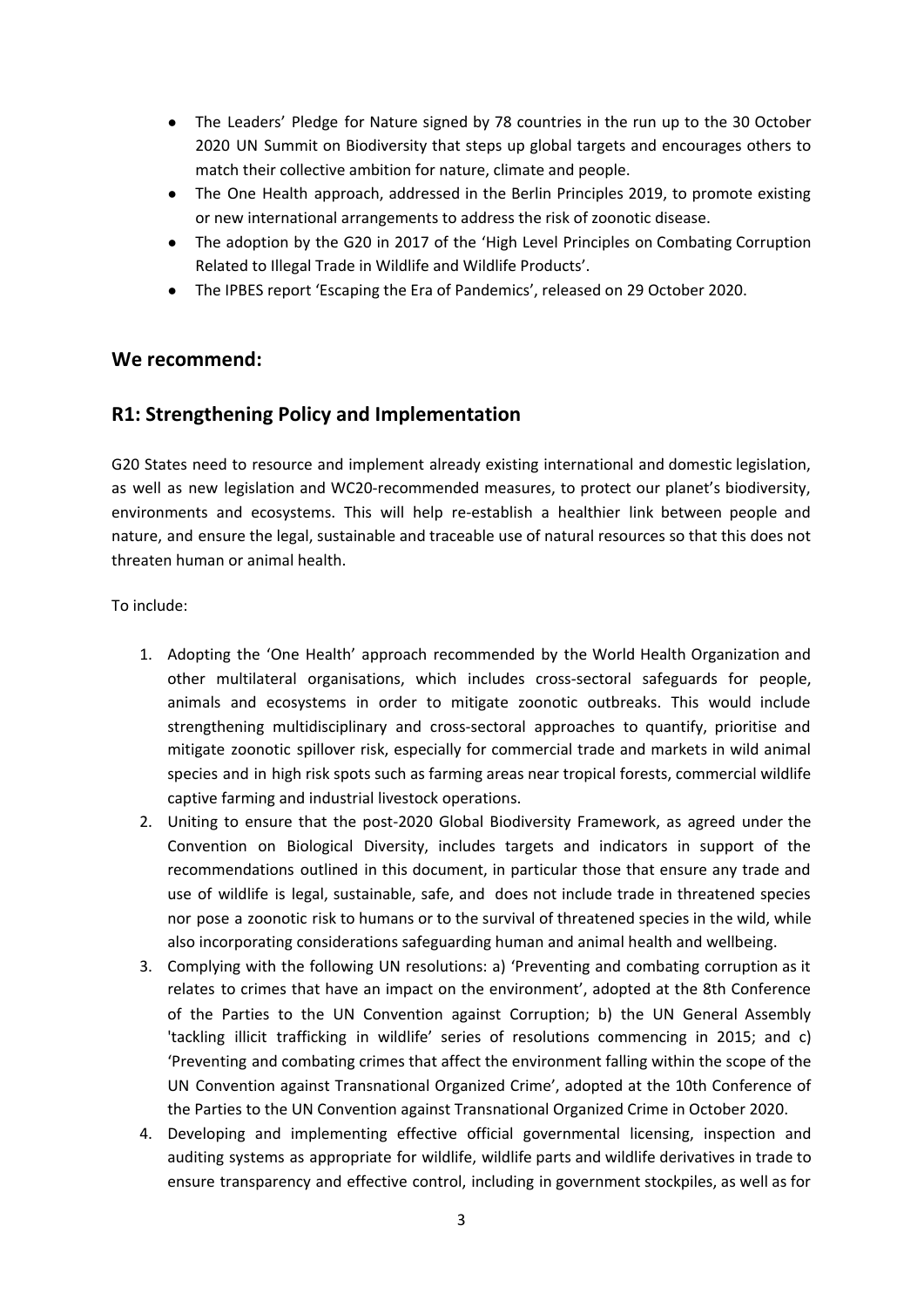safe veterinary-managed disposal when required, in accordance with agreed international protocols.

- 5. For species where commercial trade (domestic and international) is allowed, enact the implementing and updating of international and national legislation and regulations to ensure it is sustainable, traceable and safe – or, as appropriate and following consultation, closed down on the occasion where it poses a likely, evidence-based risk of zoonotic transmission to people or other animals or threatens the survival of the species in the wild; while ensuring that science-based solutions based on biological, public and animal health criteria, and criteria to protect biodiversity and human and animal health, are adopted to regulate trade in species.
- 6. Adopting a fourth Protocol under the UN Convention against Transnational Organized Crime to enshrine a commitment to prevent and combat wildlife crime (plants and animals) as well as zoonotic spillovers and foster cooperation between source and demand countries.

#### **R2. Enforcing Laws and Enhancing Regulatory Measures**

G20 States need to scale up financial and technical support for law enforcement in key wildlife source States, transit hubs and destination countries/territories and adopt a collaborative and multi-organisational approach. This will help create an effective deterrent to wildlife crime.

To include:

- 1. Monitoring and stringently regulating the currently legal wildlife trade, including that related to ranching and captive breeding of wild animals, to ensure that any trade that is allowed does not pose a risk to human or animal health or the survival of the species in the wild, is carried out legally and sustainably, and is underpinned by traceability or certification, as appropriate, that follows scientifically-agreed guidelines on human and animal health and well-being, and biodiversity protection.
- 2. Undertaking intelligence-led investigations to target wildlife criminals operating at intermediary and higher levels within international organised criminal organisations, coordinated by well-resourced, multi-agency, multi-disciplinary enforcement task forces at national, regional and global levels.
- 3. Increasing the development and application of new technologies to tighten law enforcement – including at ports and borders – to achieve shared objectives, effective information sharing and close collaboration so as to meet conservation and other objectives and to help protect human and animal health and well-being.
- 4. Delivering increased training, equipment and technological solutions to skilled wildlife rangers, and ensuring compliance with required approved standards of practice and welfare.
- 5. Facilitating judicial training and processes to result in effective prosecutions and proportionally-deterrent sentencing for international wildlife trafficking, with further additional punishments introduced where appropriate, including financial and travel restrictions and asset forfeiture, with an additional aim of converting these criminal assets into conservation restitution funds that help finance wildlife and nature recovery.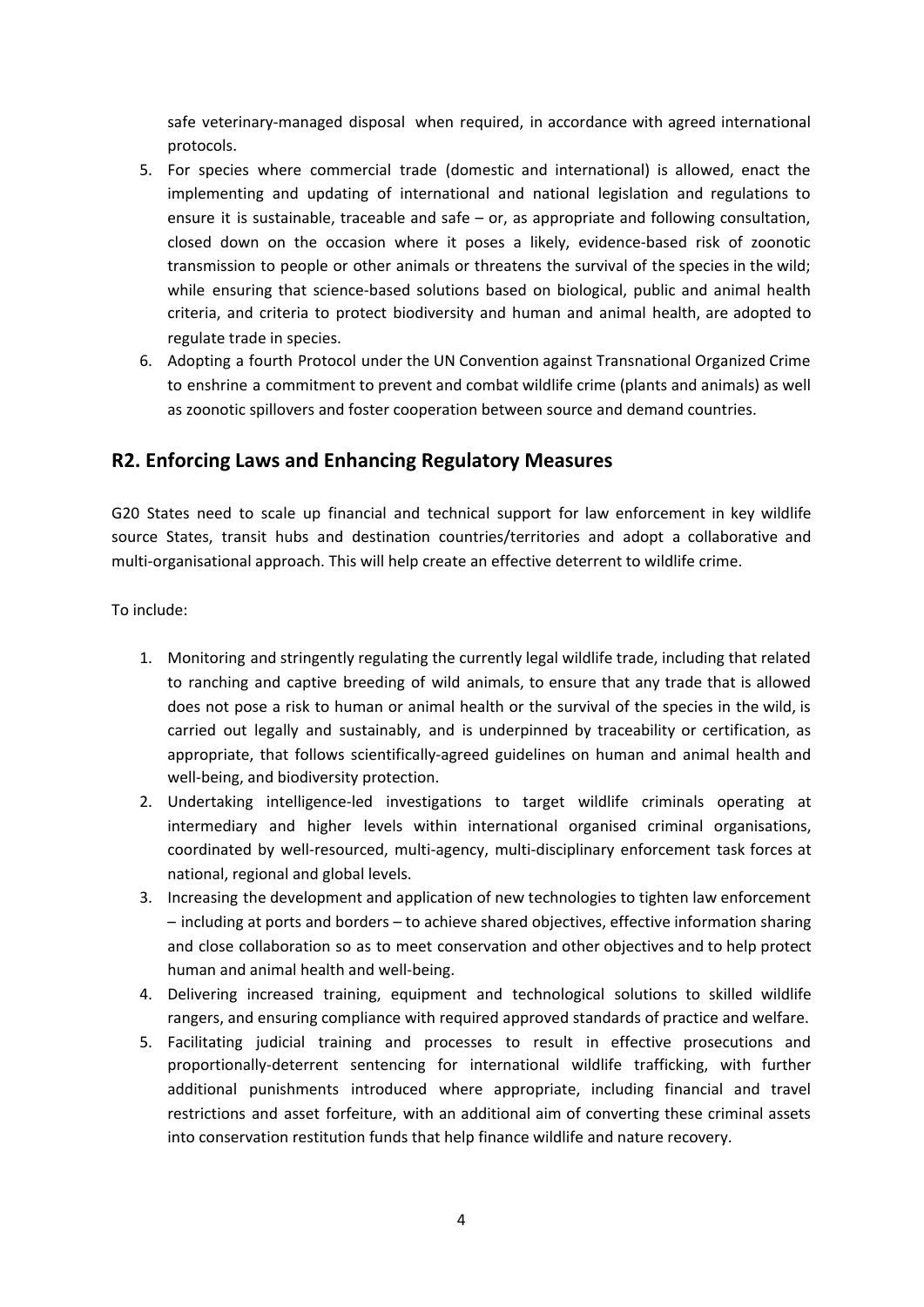6. Addressing international wildlife trade-related crimes, including cybercrime and money laundering, through enforcement, training, private sector partnerships and cross-regional operations.

#### **R3: Safeguarding Natural Ecosystems**

G20 States need to work with all relevant stakeholders and experts to secure adequate finances and technical expertise, and government support, for the effective protection and management of natural ecosystems and wildlife so that they are valued and supported, and become generators of economic wealth. This will help address the present funding imbalance which, according to research by the European Investment Bank, indicates that global resources invested in nature recovery and biodiversity need to be increased eight-fold if natural ecosystems and wildlife are to be adequately supported and allowed to flourish.

To include:

- 1. Champion and implement the call to scale up protection and conservation of natural ecosystems so that 30 percent of the world's terrestrial, freshwater, coastal and ocean ecosystems are effectively conserved by 2030 through protected areas or other effective area-based conservation measures, focusing on key areas for biodiversity and ecosystem services and recognising the contribution by Indigenous Peoples and local communities. This requires, for example, increasing investment and capacity in the existing protected area network to ensure it is effectively conserved; the establishment of additional community conservancies; the creation of corridors for animal movement; and supporting buffer zones around key natural habitats.
- 2. Intensifying international cooperation and national and international investment in the conservation of high biodiversity and high integrity ecosystems, with due application of stringent environmental and social safeguards, and acting together to enforce policies to end subsidies and investments harmful to conservation that result in biodiversity loss and instead redirect them towards nature-based solutions that deliver vital ecosystem services.
- 3. Ending the deforestation, degradation and fragmentation of primary/intact forests, including through the better use of forest monitoring and payments for ecosystem services.
- 4. Addressing the loss of revenue experienced by those who play a key role in securing conservation areas – including Indigenous Peoples and local communities – as a result of COVID-19 such as by exploring new economic benchmarks, including equitable revenue sharing and through supporting innovative sustainable funding mechanisms such as those described in the UNDP Biodiversity Financing Initiative.
- 5. While recognising and respecting all sovereignty issues, supporting the expansion of partnerships with the private sector, thereby helping secure further resources and safeguards to implement programmes that protect ecosystems and improve management capacity of protected areas and natural landscapes, whilst also helping to eliminate investments that harm biodiversity.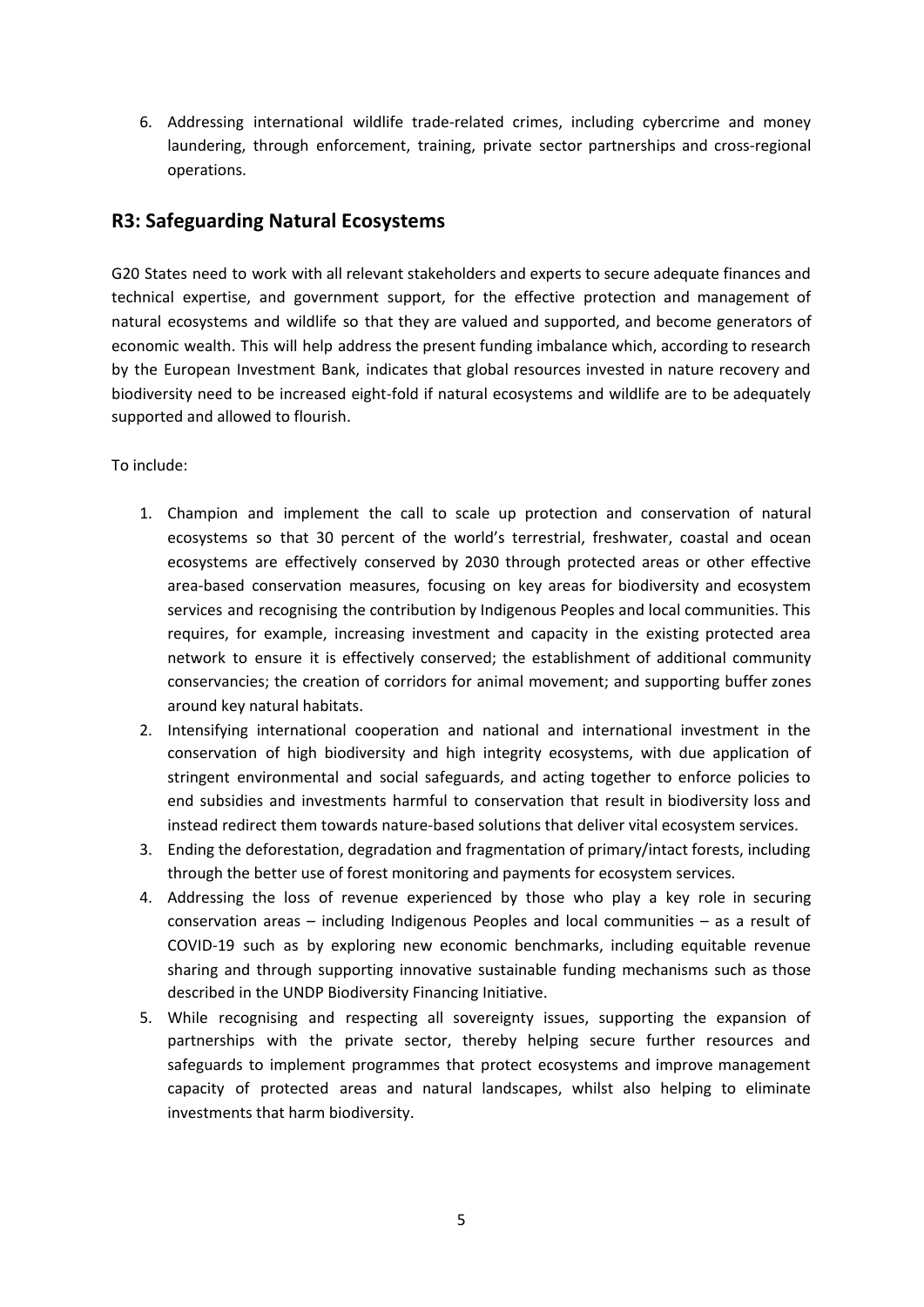6. Enabling rewilding programmes and restoring degraded land and seas; and encouraging environmental research-led, landscape-level territorial planning for prioritising the adoption of 'smart green' infrastructure and development projects that secure core wilderness areas.

### **R4: Supporting Indigenous Peoples and Local Communities (IPLCs)**

G20 States need to respect the rights, and enhance the livelihoods and well-being of IPLCs living within and/or depending on natural ecosystems so as to improve human wellbeing, alleviate human-wildlife coexistence pressures, and reduce and halt the loss of natural habitat and the associated wildlife they hold. This will help enable IPLCs living within or depending on natural ecosystems to define and participate in wildlife guardianship, monitoring and enforcement and promote wellbeing alongside sustainable livelihood opportunities and economic development, as well as reducing the loss of natural habitat and the associated wildlife they hold.

To include:

- 1. Developing and implementing the enabling environment and rights-based policies to strengthen wildlife and rural economies to mitigate human-wildlife conflict and increase IPLCs' capacity to pursue sustainable livelihoods that support their health, food security and safety.
- 2. Funding IPLCs through payments to them for the protection and enhancement of ecosystem services and biodiversity in a manner that they require, and utilising their traditional knowledge, in helping deliver appropriate wildlife protection programmes.
- 3. Evaluating and supporting appropriate sustainable livelihood, alternative incomes and food alternatives for local communities that depend on wild meat for subsistence, in order to reduce the risk to human health and vulnerable wildlife populations and to address food security.
- 4. Enabling best practices for human-wildlife coexistence in a manner that adopts approaches in accordance with the rights, role and needs of IPLCs; while helping increase the capacity of local communities to define and participate in conservation governance, wildlife monitoring and guardianship, and collaborative enforcement.
- 5. Mandating investments targeting wildlife-dependent communities to monitor the health of humans and animals to prevent and identify potential incidences of zoonotic spillover while fully engaging IPLCs in such efforts.
- 6. Securing, as appropriate, legal recognition of Indigenous Peoples' rights including protection of land tenure and working to uphold local rights to use and benefit equitably from natural resources.

### **R5: Reducing Demand, including Changing Consumer Behaviour**

The G20 States need to work with government authorities, stakeholders, civil society and major influencers to inform the public about reducing the risks of zoonotic spillovers, as well as working to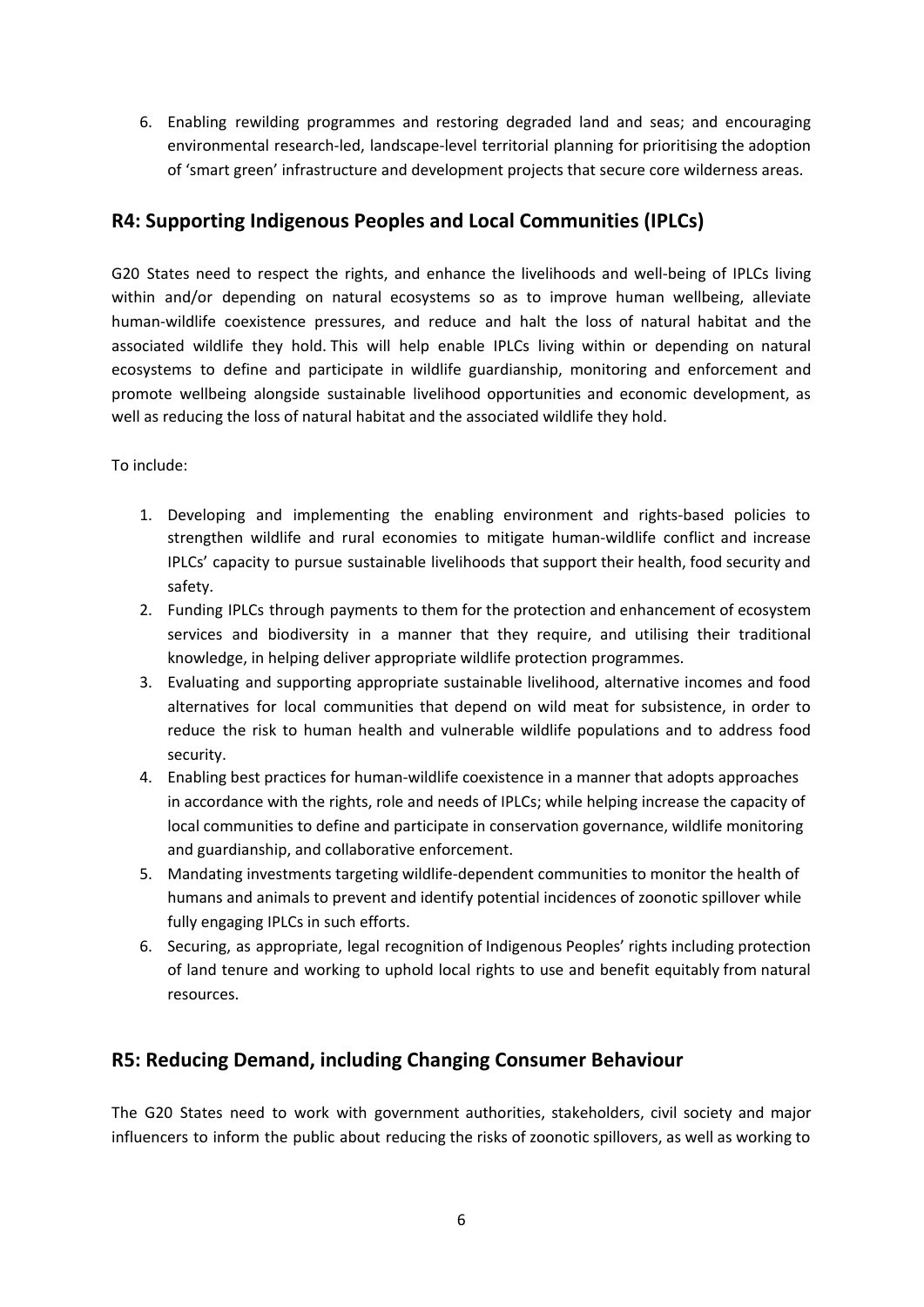raise public awareness about and reduce demand for illegally and/or unsustainably exploited wildlife and their products.

#### To include:

- 1. Supporting and boosting public education and awareness campaigns and social marketing to change consumer behaviour in the use and purchase of harmful, illegal, unsustainable or unsafe wildlife or wildlife products used in certain luxury goods, status symbols and medicines.
- 2. Phasing out the use of any such products as cited in the point above in public procurement.
- 3. Informing the public and governments of the urgency of avoiding future zoonotic transfers, and the importance of maintaining natural forests, wildlife and their biodiversity for our health.
- 4. Raising awareness within their States of the legal penalties for purchasing illegal products while ensuring that any trade is well regulated, legal, sustainable, traceable and safe.
- 5. Enabling technical and financial support for researchers, both in source and demand countries, to better understand the drivers, trends and dynamics of consumer behaviour, in order to influence demand reduction.

**The G20 needs to act now to address our present imbalance with the natural world. Habitats have to be protected for wildlife. The true value of natural capital and ecosystem services must be recognised and accounted for. The illegal wildlife trade must be stopped, and any other commercial trade in wildlife that poses a threat to biodiversity or to human health, including future pandemics, must be stringently regulated or ended.**

**COVID-19 has been a wake up call to everyone on this planet. Now is the time to value and invest in nature to prevent future pandemics by developing sustainable nature-based economic stimulus packages that embrace a One Health approach and address long-term planetary health, food security, poverty alleviation, climate change and biodiversity loss, and work towards achieving the UN's Sustainable Development Goals.**

**That is why the WC20 calls on the G20 nations to implement greater investment in nature. Doing so will not only bring environmental benefits but will generate jobs, provide sustainable economic development opportunities and help address the climate emergency. Otherwise, the natural world, on which we all rely, will not be safeguarded for the long-term well-being and security of current and future human generations, and for all life on earth.**